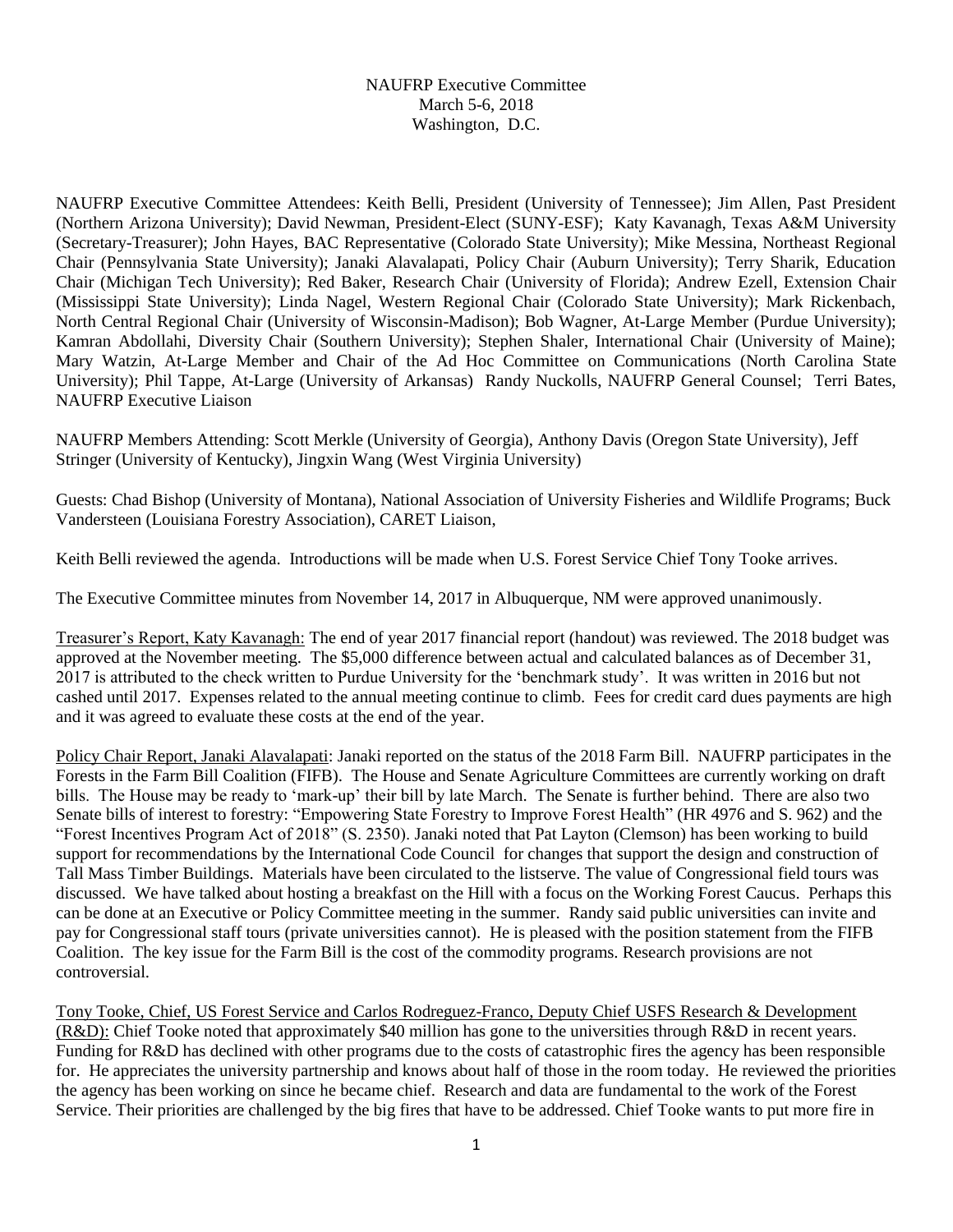the landscape. John Hayes noted that USDA Secretary Sonny Perdue wants to increase the volume of low quality material coming off of national forests and the universities welcome engaging on this. NAUFRP, with APLU, are working jointly on a Forest Health Initiative which he hopes the FS will be receptive to. Carlos discussed the Society of American Foresters' (SAF) study that looked at R&D's research strengths, gaps and weaknesses; it has been completed and recommendations presented. Randy referenced the Research Summit held in 2006 which included FS, NIFA and SAF. Maybe it is time to do something like this again. Carlos said he is willing to fund something like this and will talk to Chief Tooke. Mary said the big issue is not so much identifying priorities but how to communicate in  $21<sup>st</sup>$  century language – we need to reframe the issues in language that society understands. **Action Item:** Designate a NAUFRP Team to work with Carlos/FS on this.

Education Chair Report, Terry Sharik: Pete Zieglar, FAEIS, joined by teleconference to discuss how to increase NAUFRP member institution participation in their data collection. Janaki noted that Southern NAUFRP institutions participate in their own regional survey. Red said he determined that the FAEIS data is generated at the University of Florida at a level he has no power over. (UFL was identified as not responding but Red confirmed they had). There seem to be communication issues. David agreed this is the case at SUNY too. Terry reviewed his written report covering the following: potential IFSA membership, student survey at the 2014 IUFRO World Congress, results of his survey of NAUFRP institution websites and the proportion of women and minorities in the student body, work with SAF on diversity and inclusion issues, education clearing house on the re-designed NAUFRP webpage, Advisory Committee for the Global Outlook on Forestry Education Project, IUFRO 125<sup>th</sup> Anniversary Congress and USFS special report on 'Drivers of Change in the US Forests and the Forest Sector. The Undergraduate Education Report from 2011 was discussed. Keith asked if it would be of value to review the recommendations and assess what has been accomplished. Terry agrees and will work on this for the fall.

Extension Chair Report, Andy Ezell: Andy reviewed a written report. He met with the Northeast Forest Resources Extension Council in Millford, PA in December, 2017. They discussed the importance of supporting the McIntire-Stennis (McStennis) and Renewable Resources Extension Act (RREA) and ways to increase their profile at the state level. In March, a survey was distributed by the Southern Regional Extension Forestry office to assist in developing a mentoring program for new Extension Forestry/Natural Resource professionals. Andy will work with Terri Bates to get an announcement out for the 2018 Family Forests Education Award. This is Andy's last meeting as Extension Chair.

Research Chair Report, Red Baker: Red expressed condolences to NAUFRP's NIFA colleagues on the death of Catalino Blanche. Tomorrow he is taking a team for meetings at NIFA. He welcomes ideas on future agency visits. He showed a three minute video on Sweet Gum research as an example of showcasing ongoing university research. Something like this might be a model for the webpage; perhaps a McStennis project. John Hayes wonders who would be the target audience. A video on forest health could be targeted to different regions of the country. Anthony said OSU has done 10 of these (You Tube) centered on graduate students. He is happy to share their thought process and feedback. [https://www.facebook.com/pg/OSUCollegeofForestry/videos/](https://www.facebook.com/pg/OSUCollegeofForestry/videos)

Keith requested that the NAUFRP regional chairs seek feedback from members on regional and national research priorities at their summer meetings and bring these back to the fall meeting in Portland, OR. It would be good to see how these mesh. This does not need to be too formal. He thinks there will be a lot of overlap but would like something concrete vs. anecdotal. John suggested Keith give some specific scope to the regional chairs for consistency sake. Keith is looking for 3-5 priorities and a brief summary/description of regional and national priorities. He wants these to look beyond funding issues.

Ali Mohamad, Eric Norland, Daniel Cassidy, Latasha Lyte, National Institute for Food and Agriculture (NIFA): Ali noted with the loss of Catalino, Daniel, Eric and Latasha are now a formal team working on McStennis and other forestry and natural resource issues. There is an RFP out on Big Data – FACT (Food Agriculture Cyber Tools – how to manage big data). Ali would like to see something from forestry submitted. NIFA and the US Forest Products Lab have finalized an MOU. Eric discussed the issue of carryover funds that expire Sept. 31 and are pulled back to USDA. For FY17, \$10.7 million has not been spent. Just 17 institutions have spent all their money; as of Feb.  $12<sup>th</sup>$ , five institutions have drawn no funds. NIFA is unable to take the money back and redistribute to other programs but the funds can be subcontracted. In the current fiscal year, if an institution says it cannot spend their funds, they can reallocate them. In FY16, \$4 million was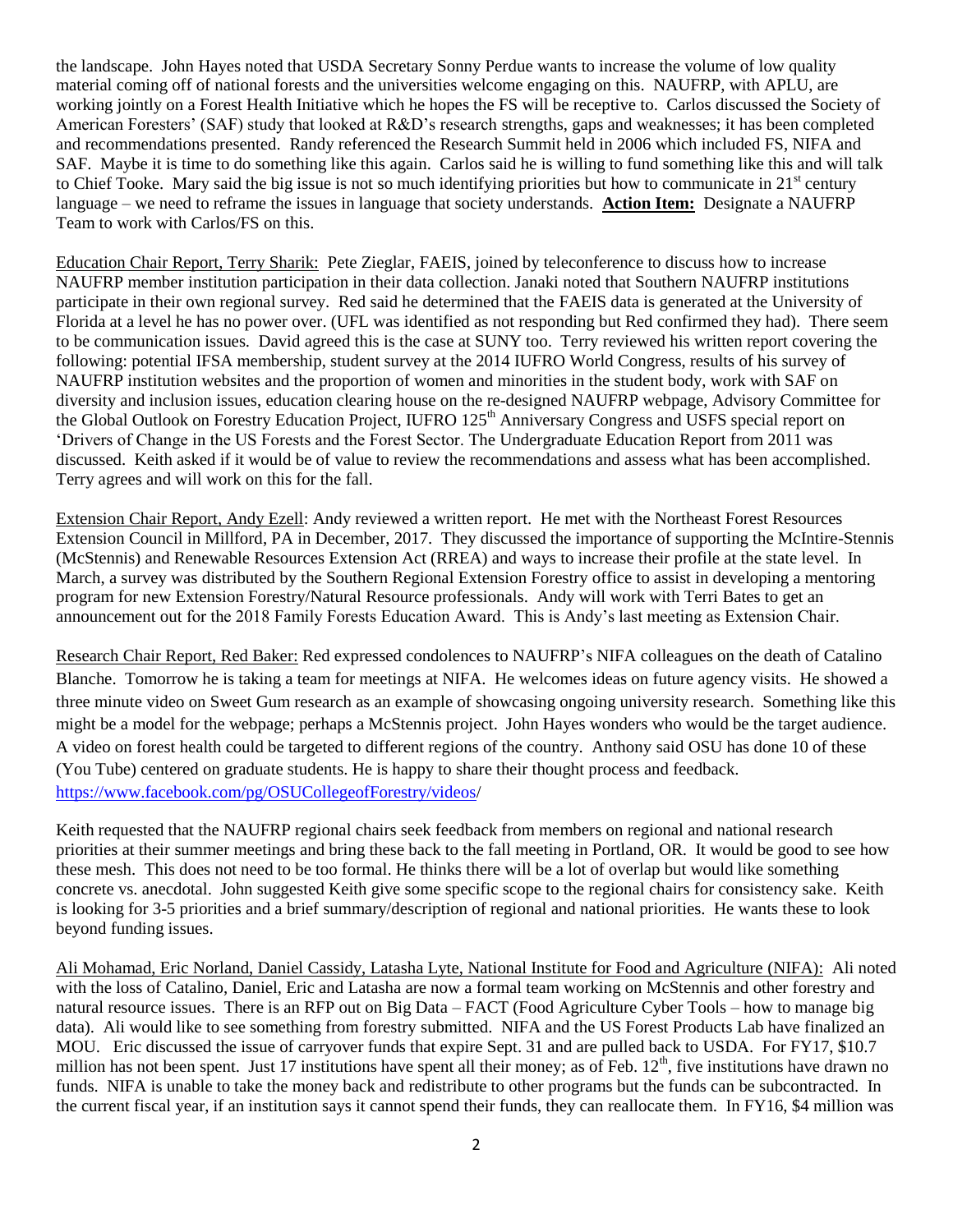in jeopardy of going back. Randy said it is no coincidence that this is the amount that the appropriations request has been reduced by. He asked if a school doesn't utilize funds by a set date, could the ATR reprogram them? Ali said the government cannot, but the state governor or their designee could possibly reallocate within the state.*.* Randy asked if there are serial offenders? Eric said they are just now getting a system in place that can answer this question in the future. Eric said they have reviewed the ATR directory and find only a few have forestry directly under them. NIFA is going to make more demands from the ATRs with a focus on improving communications. Mary says there is a disconnect between the ATR and billing loop at her institution. It would help if there was a requirement that the ATR be in the loop. The ATR is appointed by the university president's discretion; there are no (forestry) requirements. That could be changed; a recommendation from NAUFRP would be needed. Eric said they are looking at having an ATR meeting this fall and would like to identify a planning committee with NAUFRP representatives. Keith would like this group to develop a meeting agenda and identify issues in advance. Eric proposed developing a master ATR listserve. Daniel said they are looking for good McStennis stories with focus on scope and impact.

McIntire-Stennis Branding Framework, Mary Watzin: (Handouts from Albuquerque meeting) Mary said the feedback on the workshop in Albuquerque was good. Some people did not care for certain words but were okay on the general concept. No one appears to have great angst with the Brand Framework. Terry Sharik felt it lays out what we aspire to. Keith thinks we need to change the attitude about graduate students not using actual McStennis dollars – they indirectly benefit from McStennis as 'future innovators'. If we agree, this is will be our internal document and we don't need to spend a lot more time on it. Mary said some comments converged. "Innovation" is the buzz word of today and we need to use it. The McStennis name needs something that says what it is  $-$  a tag line we would all use to build an identity around. The question is how do we move forward. The North American Forest Partnership (NAFP) has helped thus far. They could make a proposal to develop an identity package that would couple together a McStennis logo and tag line to be used by NIFA and with individual universities with their own logo. Products might include a McStennis website, brief videos that present stories of who and what McStennis is that could be used by all. At the end of the day all or any of this will cost something. NAFP is willing to help and/or suggest others who could as well. This would likely run \$40,000 to \$50,000. Mary believes we need communication expertise and an idea might be to bring everyone's (university) communicators together. John Hayes is still not sure who the audience is. The agriculture colleges don't all know what Hatch is but they do all know what agricultural research is. John thinks we need to identify who we want to reach. Mary is thinking there are 2-3 audiences: appropriators, forestry/forest products and conservation communities. They are different audiences but there will get the same core message. Randy noted the APLU/Cornerstone effort to simplify the message – basically we need to say that forestry capacity/research is underfunded. Mary asked for those interested in helping or who have communicators that can help to let her know. Can we spend a little more on this as a special project? Eric reminded that there may be an option of a McStennis administration project. *(This discussion was resumed later in the meeting.)*

Professional Ethics Study and Survey, Lloyd Irland (by video conference) and Terry Sharik: Terry introduced Lloyd Irland who discussed his proposal (hardcopy) for a survey of SAF accredited programs to see what is happening (or not) on professional ethics. This would be for a projected Special Ethics Section for the Journal of Forestry. He would like NAUFRP's backing. The scope would be undergraduate programs.

Rita Hite, Executive Vice President, American Forest Foundation (AFF): AFF's work with family forest owners includes policies that support them. AFF does lobby and works with coalitions/networks on certain advocacy issues. The Forestry in the Farm Bill Coalition (FIFB) was founded in 2002. Since the 2014 Farm Bill its membership has tripled to 105-106 endorsing organizations. The Coalition has signed off on a set of principles for the 2018 Farm Bill which includes research. The current Farm Bill expires this September and Rita expects an extension. The House plans to begin marking up their bill in March; the Senate is actively drafting a bill. Funding is a big issue. The good news is the new budget deal does not cut agriculture spending – but neither does it increase it. The FIFB Coalition has two funding priorities: Healthy Forests and the Community Wood Energy Programs. AFF has produced a progress report on Forests in the Farm Bill for the years 2014-16. The Forest Carbon Working Group (FCWG) was founded in 2007 when it looked like major legislation was going through Congress to make sure the forestry community had a voice and carbon biomass was recognized as a contribution. This coalition morphed in the Obama era but after the 2016 election it has hit a reboot. It is starting over with principles and an action plan. It is a network of information sharing (always looking for latest science). Topics are invited for learning sessions. The FIFB Coalition is very supportive of Tall Wood Buildings.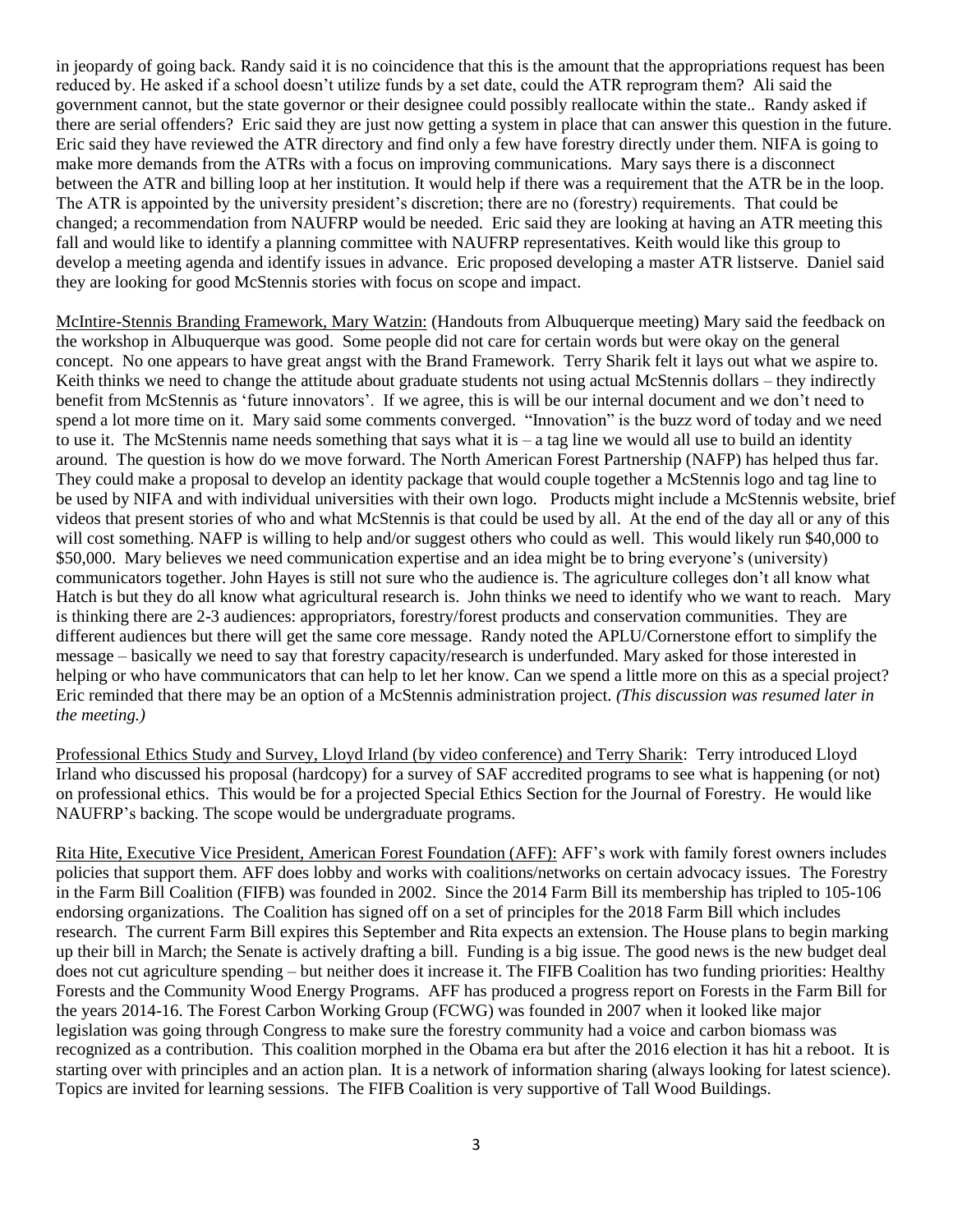John Barnwell, Director, Policy and Carol Redelsheimer, Director, Science and Education, Society of American Foresters: John reviewed SAF's officers (President Dave Lewis and Vice-President John McNulty) and five areas of emphasis for 2018. Fred Cubbage, Immediate Past President, discussed increasing the accreditation fees with NAUFRP last November. The program is not paying for itself. At that time NAUFRP indicated support for the increase. The cost of the site visit was discussed: it will be distributed over 10 years. This will be the first fee increase since 2001 and, going forward, will incorporate inflation. SAF will come back to NAUFRP in 5 years to assess this. The fee increase will be implemented beginning July 1<sup>st</sup>. SAF has founded a Diversity and Inclusion (D&I) Workgroup. The newest SAF student chapter has been formed at Southern University. SAF has a new seven-year contract with Oxford Press. Keith Blatner will be the new editor in chief of the *Journal*. John intends to see how SAF can support agriculture appropriations that carry McStennis and other NIFA forestry/natural resource research and education programs. The SAF report on FS R&D has been completed; they are now working on next steps. Keith said in November we talked about adding a NAUFRP representative to the SAF Policy Committee, maybe as an ex officio member, to establish better communications because there seems to be a problem engaging on mutual policy interests. John said that is a challenge because of past history with ex-officio members; they are reluctant to do that. Another option would be by appointment. The September issue of *The Forestry Source* advertises for open committee positions; these are three-year terms. John thinks currently there are representatives from Humboldt and Oregon State Universities. The Policy Committee meets once a month by phone and twice a year in person, usually March/April and Convention. It will be April  $10<sup>th</sup>$  this year. Randy suggested they invite NAUFRP to make a presentation. John was asked if there was a university/NAUFRP representative on the CEO Search Committee; he didn't think so. Jim Thinnes is leading it. John and Louise Murgia are the co-acting CEOs.

Wendy Fink, Association of Public Land Grant Universities (APLU): Wendy recognized John Hayes' work on behalf of NAUFRP. Citing a recent call of Agriculture deans, she stressed how important it is for someone representing NAUFRP's interests to be involved. Dr. Ian Maw, APLU President, is retiring; there are few candidates at this point. The 2018 Employment Survey will close May 15<sup>th</sup>. She has gotten 4,000 responses and expects more than 10,000 altogether. The purpose of the survey is to help with curriculum on soft employability skills. APLU is submitting a proposal for a 2019 grant to the National Science Foundation on rural populations and STEM.

Diversity Chair Report, Kamran Abdollahi: (Written report provided) Kamran discussed the SAF/USFS/NAUFRP diversity and inclusion report 2016/2017. Kamran has worked with SAF on a national Diversity and Inclusion Policy, formation of a Diversity and Inclusion Working Group, establishment of a Diversity Leadership Award and program material for the 2017 and 2018 national conventions. He noted that the Minority in Agriculture and Natural Resources (MANNRs) 2018 Conference will be April 4-7 in Greensboro, NC.

International Chair Report, Steve Shaler: (Written report provided) The 100<sup>th</sup> Anniversary of IUFRO is in 2019 with the  $25<sup>th</sup>$  World Congress to be held Sept  $29<sup>th</sup>$ -Oct  $5<sup>th</sup>$  in Brazil. Steve plans to attend as the NAUFRP representative and would like to discuss messaging for this event. It is important to have graduate student attendance. He plans to send some things out to get a handle on this. Tom DeLuca, University of Montana, has agreed to join the International Committee. Terry noted the issue of how few US schools have IFSA student chapters. Katy said they are a member but get very little communication.

Budget and Advocacy Committee (BAC), John Hayes: NAUFRP is a member of BAC. Business is conducted by monthly conference calls usually with reports by the lobbying firm Cornerstone. There are six priority funding areas for FY19; McStennis is one of them. It is only 3 to 3.5 percent of the total ask.

Board of Natural Resources, John Hayes: (Written handout provided) John discussed the Forest Health Initiative he has been developing under the APLU process. It has produced a White Paper describing the problem across the country. Section leads and some authors have been identified. Page 2 of the handout provides guidance and framework for the authors and section leads. Sections are to be about 1,000 words. Wendy said that even though the legislation on the APLU water initiative was unsuccessful, there was success in steering dollars and gaining profile on the issue within the Administration; this resulted in a \$14 million increase in one year at USDA. John said we are gaining attention from the higher ups within APLU regarding forests. APLU is a powerful organization and we should do more with them. John hopes to have the Initiative ready by the end of the year.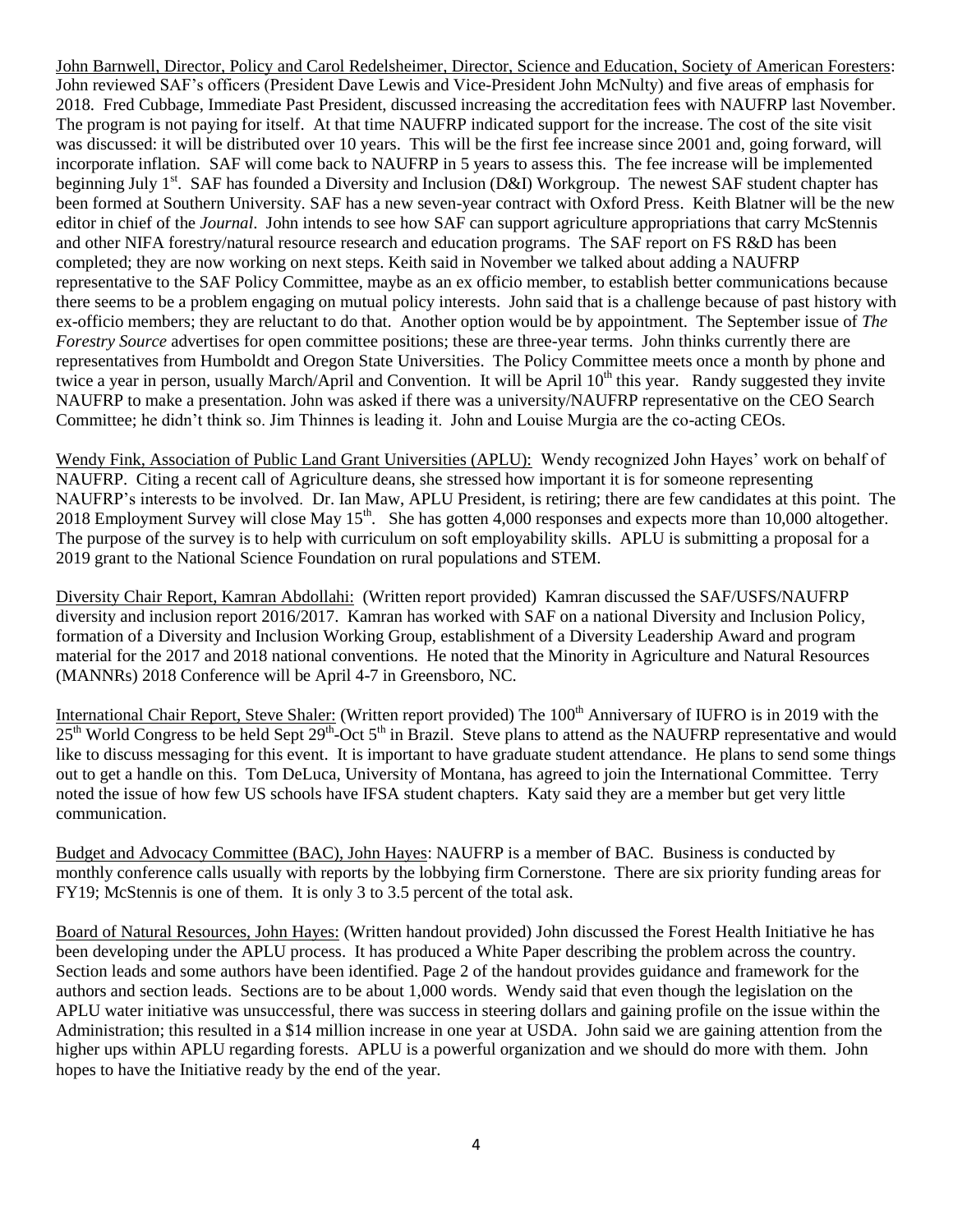ATR Report, Jim Allen: Let Jim know if there are any specific topics/issues you would like covered if an ATR meeting is held later this year.

Southern Regional Report, Scott Merkle: Dale Green plans a regional meeting June 27-29 in conjunction with the Forest Landowners Association at Lake Oconee, GA.

Northeast Regional Report, Mike Messina: Five schools met in Albuquerque, NM. A meeting is planned this summer in Portland, ME in conjunction with the National Council of Forestry Association Executives, July 17-20.

Western NAUFRP, Linda Nagel: The western region met in Albuquerque last fall. Eight schools were represented. They are discussing a summer meeting at Northern Arizona University around June 18-20 and plan to focus on diversity issues. They will plan to add regional and national research priorities to their agenda. They have also talked about how to better engage with the Western Forestry Leadership Council. Colorado State Forester Mike Lester has extended an invitation. Linda is intrigued to learn about Southern NAUFRP's data survey and would like to see a copy. Dale Green can provide. They have a policy to only provide access to the data to those who respond to the survey.

North Central Regional Report, Mark Rickenbach: Mark is also intrigued by the Southern NAUFRP's data survey. The North Central also met in Albuquerque with eight institutions represented and discussed what they can do together and how they can dialogue with State Foresters. He noted the FS Northern Region Research office is moving to the Forest Products Lab in Madison, WI. He has reached out to them but so far has only had a lukewarm response which may be due to the transition. A future topic for discussion is shared teaching across institutions. They may hold a spring meeting if there is enough interest.

Chad Bishop (University of Montana), President, National Association of University Fisheries and Wildlife Programs (NAUFWP): NAUFWP appreciates NAUFRP support for the Cooperative Research Units (CRUs). Four universities want new units but it is difficult because so many positions/units are under-funded or unfunded. Chad is on the National Cooperators Coalition. CRUs are key to bridging research/science and management. NAUFWP will meet at the North American Wildlife Conference March 26<sup>th</sup> in Norfolk, VA. Terry Sharik asked about the long relationship the two organizations have had – what are the advantages and disadvantages of merging. Randy said he used to think there was benefit of merging but since he has come to also represent NAUFWP, he believes it is better to have more voices. John Hayes has strong feelings on this; he doesn't see NAUFRP wanting to get involved with marine fisheries and similar issues – it is more effective to have the two groups working together. Keith agrees there is value of separate entities and there are opportunities for cross-messaging. John says the coop units have an annual meeting to bring in partners to discuss state and federal issues. Several years ago, NAUFRP pitched the coop model to the FS R&D. This might be a topic for a Summit. Jeff said there might be an idea for a joint committee noticing that half of those at the table represent wildlife.

Keith handed out a list of Partner meeting dates. It would be good to have representation at all of these; it could be an opportunity to talk about McStennis. He had the opportunity to do this with the National Council of Forestry Association Executives last year. Let him or Terri know if there are other groups to add to this list. Keith also asked for feedback on the listserve – is appropriate material (quality and quantity) going out on it? There were no complaints. Terri and Randy will work with Eric Norland on developing a McStennis only listserv.

Washington Report, Randy Nuckolls: Congress passed a two-year budget cap increase. FY18 is funded at FY17 levels which means program funds cannot be moved around. USDA did get an increase but it is unlikely they will reach research programs. The Continuing Resolution is in effect till March 23<sup>rd</sup> as Congress tries to finish the Omnibus bill. The House passed all 12 bills. The President's FY19 budget provided a lot of cuts across the board. Forestry is not favored by the Administration. Randy believes the President's budget is DOA and Congress will provide cap relief. Congressional members not on the Appropriations committees make 'Member Requests'. The House deadline for Agriculture and Interior Member Requests is March 16<sup>th</sup>. The Senate deadline is later. Randy urged NAUFRP members to talk directly to their campus government affairs officers. With APLU, we are seeking a \$200 million increase in the NIFA budget which includes an increase to McStennis taking it to \$40 million. The RREA budget would not change. The Omnibus bill needs 60 votes to pass the Senate. **Action:** Randy will send a message to the full membership.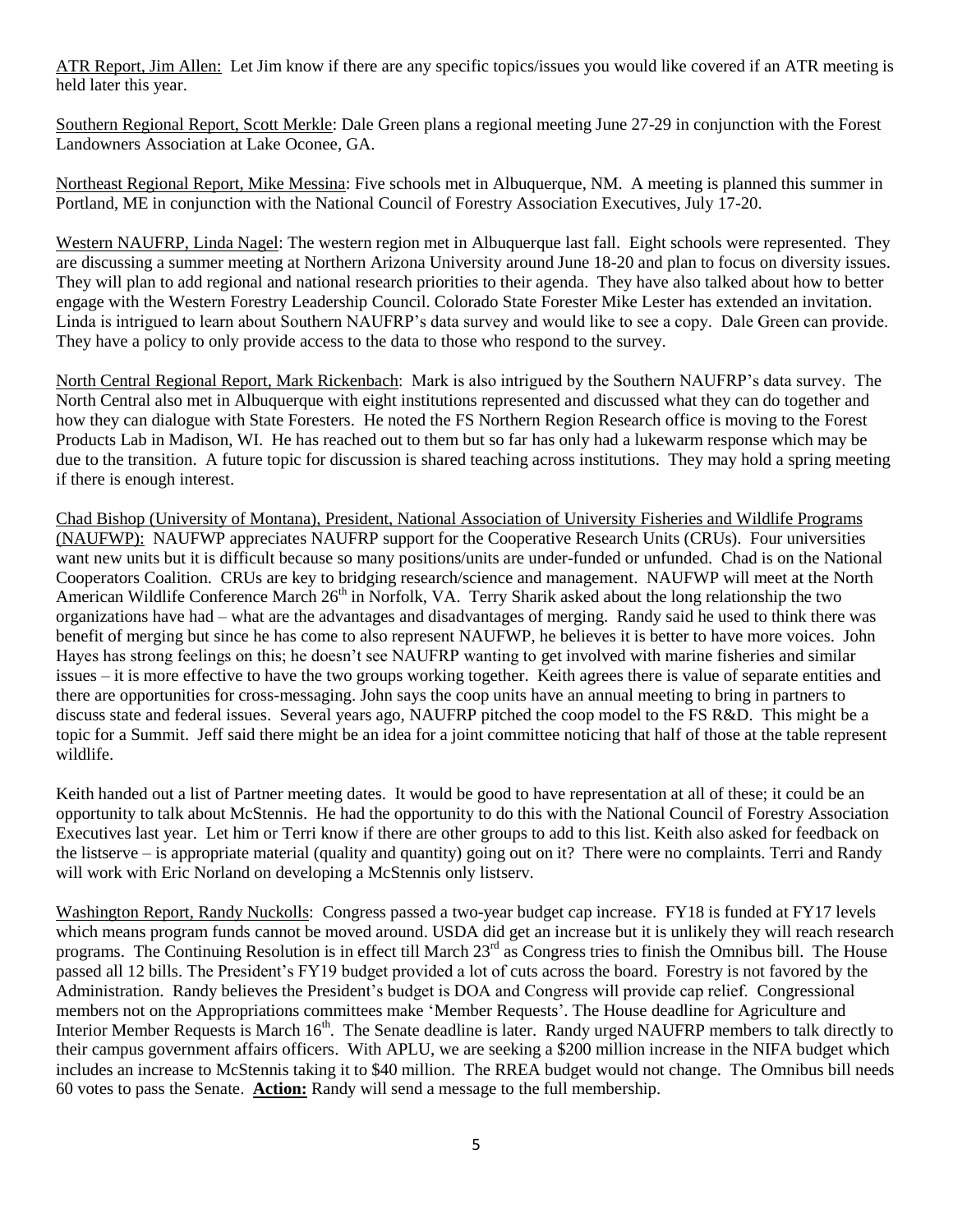Continued discussion of McStennis Re-Branding Next Steps: A possible strategy is to 1- form a communications group; 2- fund the development of an identity package that is co-branded for McStennis and our institutions; 3- establish a McStennis webpage. Altogether this would likely cost \$50,000. Mary doesn't want to wait until Fall on this. Terry asked how this relates to NAUFRP. Mary said that Will Novy-Hildesley (NAFP) was even confused about the McStennis and NAUFRP relationship. People need to be able to google McStennis and land somewhere with a tagline*.* A lot of material was developed for the 50<sup>th</sup> Anniversary that can provide content for a webpage. Success and impact stories would be needed. It would be good to tie the NAUFRP and McStennis logos together. John agrees some re-branding of NAUFRP would help. Keith agrees it would probably be a good idea to have a higher/clearer profile for NAUFRP but the key focus is McStennis. The bottom-line is, if McStennis went away there would a house of cards effect. The problem is McStennis is not recognized for what it does. It was agreed that next steps would be to gather communicators. A template describing a McStennis success story from each university would be useful; formats to consider might be a onepager or short video. Randy asked if this might be a concept for NIFA funding – to hire a professional. Eric said it depends on how you frame it. Requests above \$10,000 go to another level for discretionary dollars which are not available under the CR. Bob said there are issues the public understands and he advocates we connect to them (wildfire, EAB,…)*.* Mary says we need to find an issue industry can get excited about; we need them as stakeholders. Randy says we need a top 10 list of McStennis accomplishments. Keith, we can start with gathering stories; the harder piece is the money to buy professional help. Mary said the advantage of a contractor is they will contact all to capture what is going on at a national level. **Action Item:** Executive Committee members are to provide success stories from their schools with photos. State examples due June 1; Regional examples after their summer meetings.

Carlton Owen, President and CEO, U.S. Endowment for Forestry and Communities: Carlton gave an overview of the Endowment then discussed the Blue Ribbon Commission on Forests and Forest Products report. The report was primarily targeted at the federal sector. Keith says it is generally good and overdue for what it is says; we agree on a lot of it. Carlton said the intent was to point out problems for the future. For example, the FS R&D conversation is not about planning for the future, but individual fiefdoms. You cannot get industry to support with that. Keith said the universities, federal agencies and industry need to be together to focus on national priorities. Jim Allen asks about getting any industry traction. R&D in industry is gone; there is no innovation. Carlton says the Endowment must remain focused on a few big picture items for the US and Canada. They are not a trade organization. The benefit they bring is leverage. He has looked at why agriculture is successful. They have two check-offs that generate \$40 million in promotional research. The paper sector has no research. Water is the most important forest product. Industry would say differently. We have a broken system. Carlton asked what do we see as priorities for the Endowment in the next 5 to 10 years that are long term and impactful? The responses were: communities and work force development, connecting to human health (Carlton says they are working with CDC on quality of air and water), loss of for forest expertise and the ability to produce the next generation of scientists. Carlton believes the future means fewer schools. He says there are more than 400 organizations related to some aspect of forestry. Canada has a model for a bio-economy. Eric asked if there is another sector that has gone thru these changes. Carlton says agriculture. Mary says Canada has a large innovation fund; we need something like that. Katy notes that the rate of disruption is going to increase; need to have tools to make changes*.* Randy says the Chief and Carlos are talking about convening NIFA, DOE, NSF, universities and industry. Carlton says they have identified 6-7 industry leaders who get it. Carlton says we need to talk differently and collectively; those tools are not hard. Keith said we have talked about health, water, air, products but not eco-tourism which is a reason why people visit their community forests. Carlton invites all to shoot him their thoughts.

Sonny Ramaswamy, Director, USDA National Institute of Food and Agriculture: Sonny will be leaving his appointment in May. He discussed USDA Secretary Sonny Perdue's Report on Rural Prosperity that was released in January. A Strategic Plan by the Secretary will be out soon and drive everything they do. The Rural Task Force Report has five pillars: E-connectivity, quality of life, tech innovation, workforce development, economic well-being. Four of these relate to forestry. Sonny urges framing our issues around these. NIFA is being revamped; it won't be very different but will incorporate a rural focus on science. We have important opportunity to speak to the value of our programs thru stakeholders. More than \$300 billion was added to overall budget; Sonny hopes some of it will come to USDA. The President's budget for USDA was going to be "really, really, really bad" but that was turned around working with the Secretary's office. There is no Under Secretary for Science and Education (the position formerly occupied by Catherine Wotaki). Sonny says they are putting together a list by the end of the week. If you have names get them to his office. John thanks Sonny for his years of engaging with us and reminding us to bring stakeholders to the table. He thinks this should be an agenda item for NAUFRP. Keith said we are working on a communications strategy with success stories.